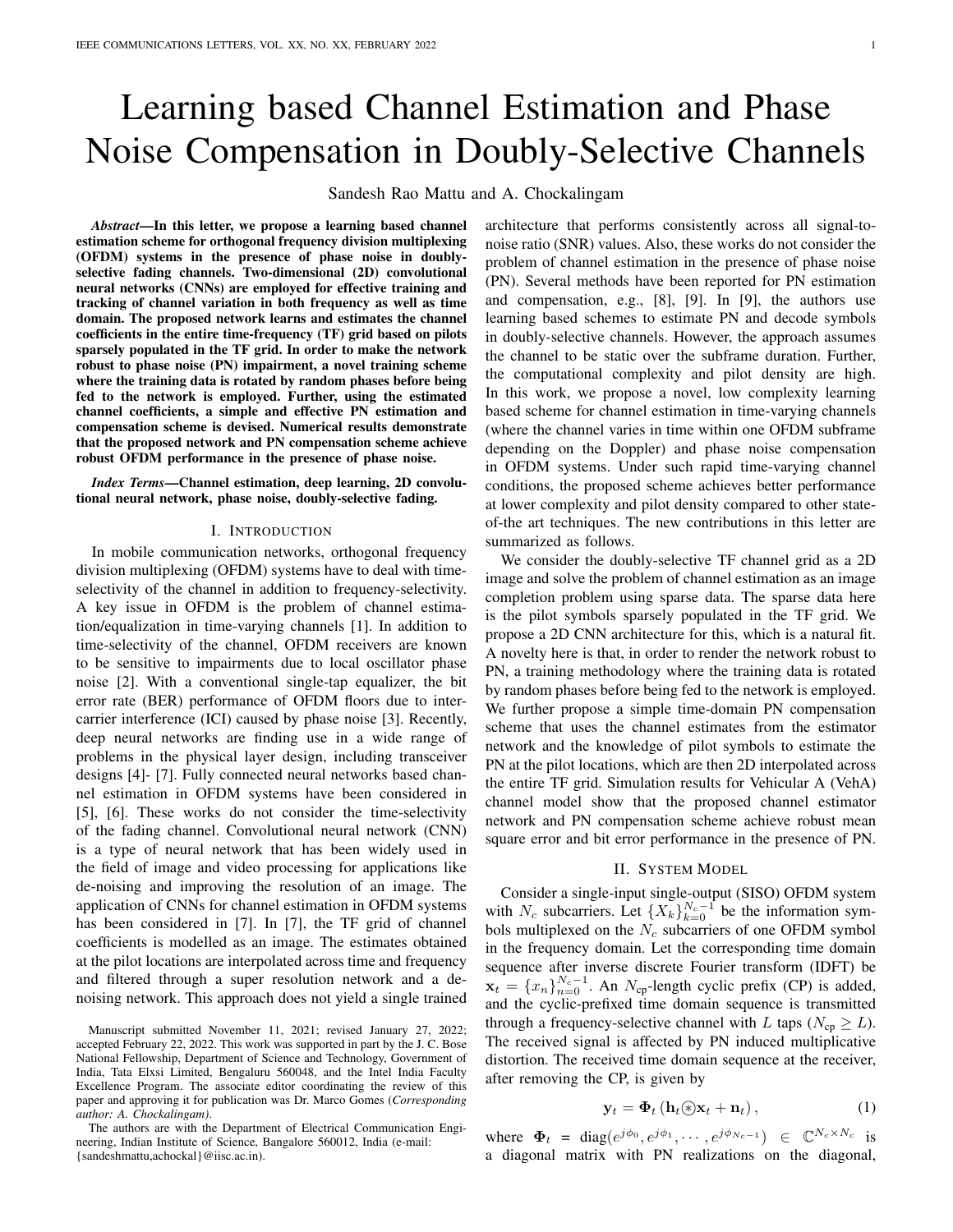

Fig. 1: Pilot and data symbols placement in the TF grid.

 $h_t \in \mathbb{C}^{N_c \times 1}$  is the channel impulse response (padded with  $N_c - L$  zeros), and  $n_t \in \mathbb{C}^{N_c \times 1}$  contains i.i.d. circularly symmetric Gaussian noise samples with variance  $\sigma^2$ . Let  $\psi_t = [e^{j\phi_0} \ e^{j\phi_1} \cdots e^{j\phi_{N_c-1}}]^T$  denote the time domain PN vector. The receiver converts  $y_t$  to a frequency domain vector  $y_f \in \mathbb{C}^{N_c \times 1}$  using discrete Fourier transform (DFT), which can be written as

$$
\mathbf{y}_f = \mathbf{\Psi}_f \circledast (\mathbf{h}_f \odot \mathbf{x}_f + \mathbf{n}_f), \tag{2}
$$

where  $\Psi_f = [\psi_0 \; \psi_1 \cdots \psi_{N_c-1}]^T \in \mathbb{C}^{N_c \times 1}$  represents the DFT coefficient vector of the time domain PN vector  $\psi_t$ , and  $\mathbf{h}_f, \mathbf{x}_f, \mathbf{n}_f \in \mathbb{C}^{N_c \times 1}$  represent the channel response, transmitted symbol, and noise vector in the frequency domain, respectively. Defining a circulant matrix  $\mathbf{\Theta}_f \in \mathbb{C}^{N_c \times N_c}$  as

$$
\mathbf{\Theta}_{f} = \begin{bmatrix} \psi_{0} & \psi_{N_c-1} & \cdots & \psi_{1} \\ \psi_{1} & \psi_{0} & \cdots & \psi_{2} \\ \vdots & \vdots & \ddots & \vdots \\ \psi_{N_c-1} & \psi_{N_c-2} & \cdots & \psi_{0} \end{bmatrix}, \quad (3)
$$

the circular convolution in (2) is equivalently represented as

$$
\mathbf{y}_f = \mathbf{\Theta}_f \left( \mathbf{h}_f \odot \mathbf{x}_f + \mathbf{n}_f \right). \tag{4}
$$

Using the distributive property of matrix multiplication, (4) can be simplified to

$$
\mathbf{y}_f = \mathbf{\Theta}_f \mathbf{h}_f \odot \mathbf{x}_f + \mathbf{\Theta}_f \mathbf{n}_f = \tilde{\mathbf{h}}_f \odot \mathbf{x}_f + \tilde{\mathbf{n}}_f, \qquad (5)
$$

where  $h_f = \Theta_f h_f$  and  $\tilde{n}_f = \Theta_f n_f$  are the PN effected channel frequency response and noise vectors, respectively, and  $(\tilde{\mathbf{n}}_f)_i \sim \mathcal{CN}(0, \sigma^2), i = 0, 1, \cdots N_c - 1.$ 

Transmission is divided into subframes. Each subframe consists of  $N<sub>s</sub>$  OFDM symbols as shown in Fig. 1. From (5), the received signal matrix in the frequency domain corresponding to one subframe can be written as

$$
\mathbf{Y}_f = \tilde{\mathbf{H}}_f \odot \mathbf{X}_f + \tilde{\mathbf{N}}_f, \tag{6}
$$

where  $\mathbf{X}_f = [\mathbf{x}_f^{(0)} \; \mathbf{x}_f^{(1)}]$  $\left( \begin{smallmatrix} (1) & \cdots & \mathbf{x} \end{smallmatrix} \right) \in \mathbb{C}^{N_c \times N_s}$  denotes the  $N_s$  transmitted OFDM symbols with the i in  $\mathbf{x}_f^{(i)}$  denoting the For a constructed STDM symbols with the leads  $\tilde{\mathbf{H}}_f = [\tilde{\mathbf{h}}_f^{(0)} \tilde{\mathbf{h}}_f^{(1)} \cdots \tilde{\mathbf{h}}_f^{(N_s-1)}]$  $\in \ \mathbb{C}^{N_c \times N_s}, \ \tilde{\textbf{N}}_f \ = \ [\tilde{\textbf{n}}_f^{(0)}$  $\begin{matrix} &0\end{matrix}\begin{matrix} &\mathbf{\tilde{n}}^{(1)}_f\end{matrix}$  $\left( \begin{smallmatrix} (1) & \cdots & \tilde{\mathbf{n}} \ f^{(N_s-1)} \end{smallmatrix} \right) \in \mathbb{C}^{N_c \times N_s}$ , and  $\mathbf{Y}_f \;=\; [\mathbf{y}_f^{(0)} \;\; \mathbf{y}_f^{(1)}$  $\left[\begin{array}{c} (1) \cdots y_f^{(N_s-1)} \end{array}\right] \in \mathbb{C}^{N_c \times N_s}$  are the channel response, noise, and the received OFDM symbols, respectively.

Towards estimating the coefficients of the channel matrix  $H_f$  for a subframe, pilot symbols are placed at known locations in the subframe. Figure 1 shows one such arrangement, called lattice-type pilot arrangement, wherein  $N_p$  pilot symbols are placed in the subframe. The pilot symbols are separated in time by  $S_t$  time slots and in frequency by  $S_t$ subcarriers. Let  $x_{f,p} \in \mathbb{C}^{N_p \times 1}$  be the vector of transmitted pilot symbols and  $\mathbf{y}_{f,p}$  be the corresponding received vector. Let  $\tilde{\mathbf{h}}_{f,p} \in \mathbb{C}^{N_p \times 1}$  be the vector of channel coefficients seen by the pilot symbols. The vector of least squares (LS) channel estimates at the pilot locations,  $\hat{h}_{f,p}$ , is obtained as

$$
\hat{\tilde{\mathbf{h}}}_{f,p} = \underset{\tilde{\mathbf{h}}_{f,p}}{\operatorname{argmin}} ||\mathbf{y}_{f,p} - \tilde{\mathbf{h}}_{f,p} \odot \mathbf{x}_{f,p}||^2, \tag{7}
$$

which on solving gives

$$
\hat{\tilde{\mathbf{h}}}_{f,p} = \frac{\mathbf{y}_{f,p}}{\mathbf{x}_{f,p}}.\tag{8}
$$

Typically, using the knowledge of  $\hat{h}_{f,p}$  at the pilot locations, interpolation is carried out to obtain the estimates for the entire TF grid, i.e., to obtain an estimate of  $H_f$ . But due to the time-selective nature of the channel and the random nature of rotations introduced by PN, such traditional approaches yield poor estimates/performance. It is therefore necessary to  $i)$  learn and track the time variations of the channel, and  $ii)$ estimate and compensate the PN in order to achieve robust performance. In the following section, we propose a CNN architecture to solve the first task, and solve the second task using the estimates obtained from the first task.

## III. PROPOSED CHANNEL ESTIMATION AND PN COMPENSATION

Figure 2 shows the block diagram of the proposed CNN based channel estimator network and PN compensation scheme for OFDM systems. At the transmitter, an OFDM subframe comprising of  $N<sub>s</sub>$  OFDM symbols (with pilot and data symbols as shown in Fig. 1), represented by  $X_f$ , is converted to time domain using IDFT operation to obtain  $\mathbf{X}_t \in \mathbb{C}^{N_c \times N_s}$ , and prefixed with CP. The subframe is transmitted over a doubly-selective fading channel. The channel matrix for the subframe in the frequency domain is  $H_f$  =  $[\mathbf{h}_f^{(0)} \mathbf{h}_f^{(1)}]$  $\mathbf{h}_f^{(1)} \cdots \mathbf{h}_f^{(N_s-1)}$ , where  $\mathbf{h}_f^{(i)}$  $\int_{f}^{(t)}$  is the channel response of the ith OFDM symbol. The receiver introduces additive noise  $(N_t)$  and multiplicative distortion  $(\Psi_t)$  due to PN. CP is removed and the resultant matrix  $Y_t$  is converted to frequency domain using DFT to obtain  $Y_f$ . The matrix  $Y_f$  comprises of both pilot and data symbols. The pilot symbols are used to obtain an estimate  $\hat{\mathbf{H}}_f = [\hat{\mathbf{h}}_f^{(0)} \hat{\mathbf{h}}_f^{(1)} \cdots \hat{\mathbf{h}}_f^{(N_s-1)}]$  of the channel matrix  $H_f$  using the proposed channel estimator network. Following this,  $\mathbf{H}_f$  and the received pilot symbols are used to estimate the PN samples and compensate the received subframe  $Y_f$  to obtain  $Y'_f$  using the proposed PN compensation algorithm. A second set of channel estimates,  $\hat{H}'_f$ , is obtained using the channel estimator network with  $Y'_f$ as the received subframe. Finally,  $\hat{H}'_f$  is used for decoding the data symbols in  $Y'_f$ .

#### *A. Proposed channel estimator network and training*

The proposed channel estimator network comprises of four 2D-CNN layers, with the stride of each layer set to one and padding adjusted to make the output of each layer have the same dimension as the input. The input to the network is a sparse TF grid comprising of LS estimates (using (8)) of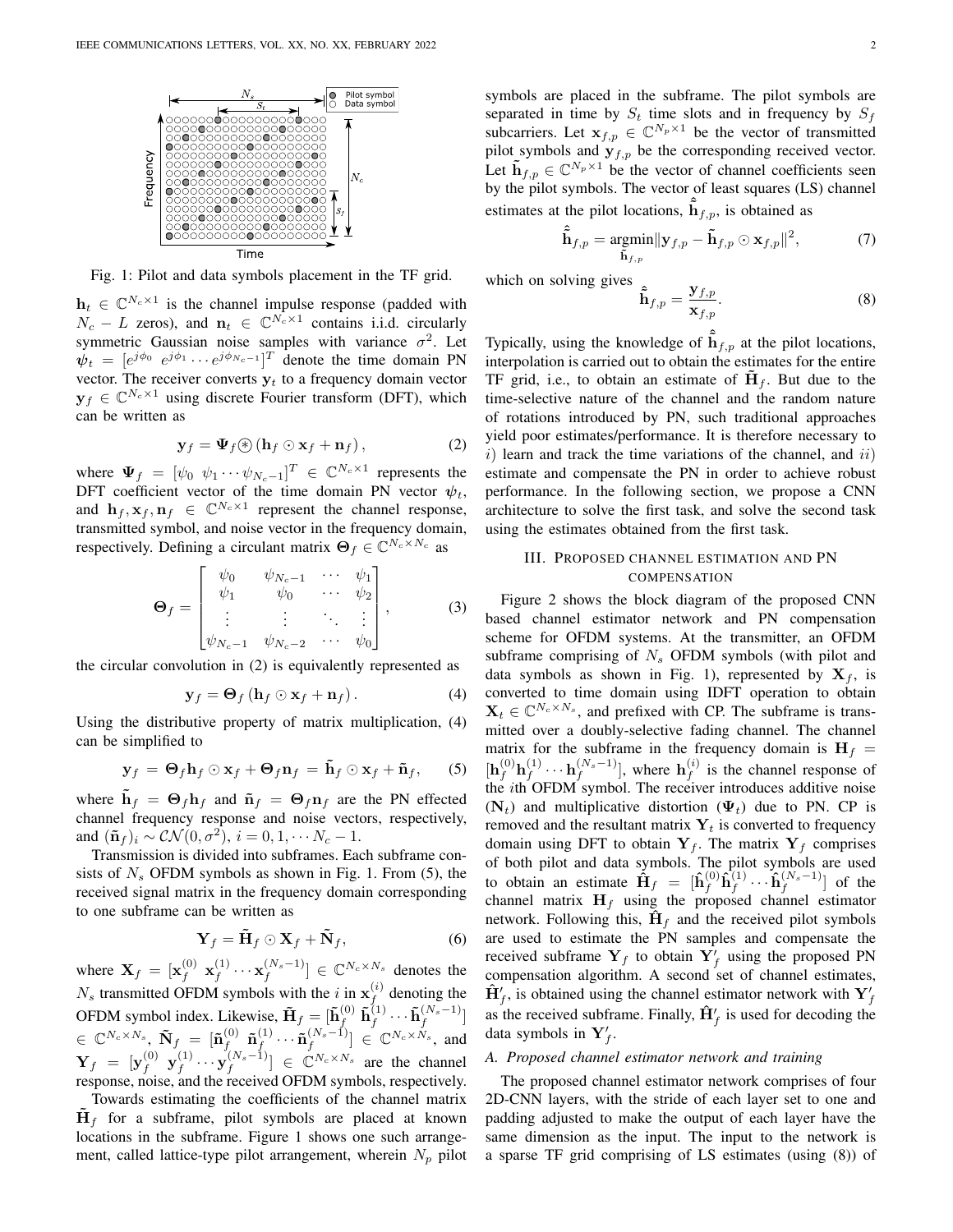

Fig. 2: Proposed CNN based channel estimator network and and PN compensation scheme.



Fig. 3: Proposed CNN based channel estimator network.

| Laver | Input channels | <b>Output channels</b> | <b>Kernel</b> size |
|-------|----------------|------------------------|--------------------|
|       |                |                        | (16, 4)            |
|       | 54             |                        | (16, 4)            |
|       |                |                        | (17, 5)            |
|       |                |                        |                    |

TABLE I: Parameters of the 2D-CNN layers in the channel estimator network.

the channel at the pilot locations and zeros elsewhere. The sparse TF grid is separated into real and imaginary parts and estimation is performed sequentially. Using the sparse information available at the input, the network is trained to 'complete' the TF grid, i.e., to provide estimates for the entire TF grid. This is depicted in Fig. 3 wherein, at the input, the squares marked yellow represent the availability of LS estimates in pilot locations and the estimator network provides the estimates for the TF grid at the output, tracking the channel variations in both time and frequency. The other parameters of the channel estimator network are presented in Table I.

Doubly-selective channel realizations are generated and used for training the channel estimator network. During training, PN induced rotations are introduced at the input of the network. The network is trained using PN samples that are Gaussian distributed [3] with zero mean and  $\sigma_{\text{PN}}^2$  variance. Modelling PN samples using Gaussian distribution improves the training robustness as the model is able to learn both with (when PN absolute value is greater than zero) and without (when PN absolute value is close to zero) the effect of PN. This helps the model generalize beyond the  $\sigma_{PN}$  values seen while training. To train the network, the input is set to be a sparse TF-grid,  $H_p$ , where the pilot locations contain channel coefficients of a channel realization with PN and zeros elsewhere. The output of the network is compared against the channel realization,  $H_{\text{act}}$ , using an  $L_1$ -loss function given by

$$
L = \sum_{\mathbf{H}_{\text{act}}} |f(\mathbf{\Theta}_{\text{CE}}, \mathbf{H}_p) - \mathbf{H}_{\text{act}}|,
$$
(9)

where  $f(\cdot)$  represents the channel estimator network,  $\Theta_{CE}$  is the set of all trainable parameters in the network, and  $\overline{\cdot}$  denotes

| Hyper-parameter | Value                                   |
|-----------------|-----------------------------------------|
| Epochs          | 10000                                   |
| Optimizer       | Adam                                    |
| Learning rate   | $0.001$ , divide by 2 every 2000 epochs |
| Batch size      | 1000                                    |
| Mini-batch size | 64                                      |

TABLE II: Hyper-parameters used for training the channel estimator network.

the mean operation over all the training samples. The other hyper-parameters used in the training are shown in Table II.

## *B. Proposed PN compensation algorithm*

The proposed PN compensation algorithm begins by estimating the PN samples in the TF grid, following which the received subframe is compensated. Using the estimate  $\mathbf{H}_f$ obtained from the channel estimator network, the ith OFDM symbol (consisting of pilot and data symbols) in the received subframe can be approximated as (using (2))

$$
\mathbf{y}_f^{(i)} = \mathbf{\Psi}_f^{(i)} \circledast \left( \mathbf{\hat{h}}_f^{(i)} \odot \mathbf{x}_f^{(i)} + \mathbf{n}_f^{(i)} \right). \tag{10}
$$

Representing (10) in the time domain yields (the superscript  $i$  is dropped for brevity)

$$
\mathbf{y}_t = \psi_t \left( \hat{\mathbf{h}}_t \circledast \mathbf{x}_t + \mathbf{n}_t \right). \tag{11}
$$

Defining a circulant matrix  $H_t$  as

$$
\hat{\mathbf{H}}_{t} = \begin{bmatrix}\n\hat{h}_{t}^{(0)} & \hat{h}_{t}^{(N_c - 1)} & \cdots & \hat{h}_{t}^{(1)} \\
\hat{h}_{t}^{(1)} & \hat{h}_{t}^{(0)} & \cdots & \hat{h}_{t}^{(2)} \\
\vdots & \vdots & \ddots & \vdots \\
\hat{h}_{t}^{(N_c - 1)} & \hat{h}_{t}^{(N_c - 2)} & \cdots & \hat{h}_{t}^{(0)}\n\end{bmatrix},
$$
\n(12)

(11) can be equivalently written as

$$
\mathbf{y}_t = \psi_t \left( \hat{\mathbf{H}}_t \mathbf{x}_t + \mathbf{n}_t \right) = \psi_t \left( \hat{\mathbf{H}}_t \mathbf{F}^H \mathbf{x}_f + \mathbf{n}_t \right), \qquad (13)
$$

where **F** represents the  $N_c$ -point DFT matrix and  $x_f$  is the frequency domain vector corresponding to  $x_t$ . Let  $\mathcal J$  denote the set of subcarrier indices at which pilot symbols are present in  $x_f$ . For indices  $j \in \mathcal{J}$ , (13) can be written as

$$
\mathbf{y}_t^{(j\in\mathcal{J})} = \boldsymbol{\psi}_t^{(j\in\mathcal{J})} \left( \left( \hat{\mathbf{H}}_t \mathbf{F}^H \mathbf{x}_f \right)^{(j\in\mathcal{J})} + \mathbf{n}_t^{(j\in\mathcal{J})} \right). \tag{14}
$$

To obtain an estimate of PN samples at locations indexed by  $J$ , the following objective function is minimized:

$$
\hat{\psi}_t^{(j\in\mathcal{J})} = \underset{\psi_t^{(j\in\mathcal{J})}}{\text{argmin}} \left\| \mathbf{y}_t^{(j\in\mathcal{J})} - \psi_t^{(j\in\mathcal{J})} \left( \hat{\mathbf{H}}_t \mathbf{F}^H \mathbf{x}_f \right)^{(j\in\mathcal{J})} \right\|^2.
$$
\n(15)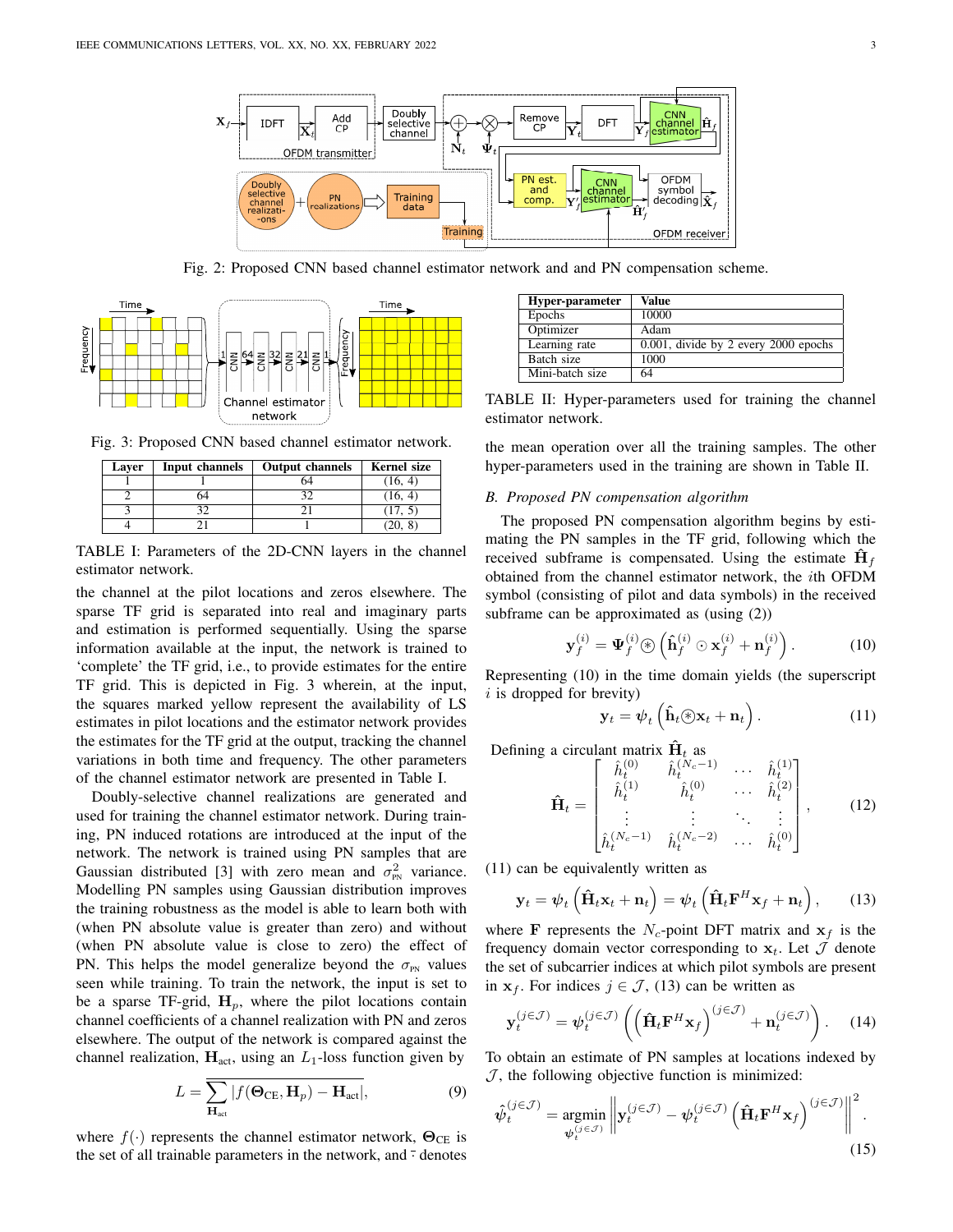Equation (15) is used on all OFDM symbols containing pilots in the subframe. The PN estimates at all the pilot locations are interpolated across the entire TF grid using an MMSE interpolator to obtain  $\hat{\Psi}_t$ . For the *i*th received symbol  $y_t^{(i)}$ , a compensated symbol  $y_t^{\prime(i)} = \hat{\Psi}_t^{*(i)} y_t^{(i)}$  is obtained, where (·) ∗ indicates the conjugation operation. The compensated time domain symbols are converted to frequency domain to obtain the compensated subframe  $Y'_f$ . A final set of channel estimates,  $\hat{\mathbf{H}}_f'$ , is obtained from the pilot locations in  $\mathbf{Y}_f'$  using the channel estimator network again. This is done because  $\hat{H}'_f$ has higher accuracy when compared to  $\mathbf{H}_f$  obtained from  $\mathbf{Y}_f$ having PN induced rotations.  $\hat{H}'_f$  is used for decoding data symbols in  $Y'_f$ . The operations outlined in (10) through (15) are carried out using the channel estimates  $\mathbf{H}_f$  obtained from the channel estimator network, to estimate the PN values. The compensated subframe  $Y'_f$  is obtained using the estimated PN values, and is employed to obtain channel estimates  $\hat{H}'_f$  from the channel estimator network.

#### IV. RESULTS AND DISCUSSIONS

In this section, we present the mean square error (MSE) and BER performance of the proposed channel estimator network and the PN compensation algorithm. For all the simulations presented below, for each subframe,  $N_s = 14$  and  $N_c = 72$  as per LTE standards [12],  $N_p = 48$ ,  $S_f = 6$ , and  $S_t = 7$ . 50000 realizations of Vehicular A (VehA) channel model defined by ITU-R [11] with six taps, carrier frequency of  $f_c = 2.1$ GHz, bandwidth of 1.6 MHz, and user equipment (UE) speed of 50 km/h (corresponding Doppler frequency of  $f_D = 97$ Hz) are generated. 35000 realizations are used for training the proposed channel estimator network (training data), 5000 realizations are used for validating the training (validation data) and the remaining 10000 realizations are used for testing (test data). Each tap in the VehA model is Rayleigh distributed with the time selectivity based on Jakes model [10].

For all the results presented below, a single trained channel estimator network is obtained using VehA channel realizations with PN  $\sim \mathcal{N}(0, \sigma_{PN}^2), \sigma_{PN} = 1.58^\circ$ , and  $f_D = 97$  Hz as training data. We use PyTorch machine learning library for the implementation, training, and testing of the channel estimator network. We use Nvidia RTX 3090 GPU platform to carry out all the simulations. PN samples are generated from its power spectral density given by [3]

$$
L(f_m) = \frac{B_{\text{PLL}}^2 L_0}{B_{\text{PLL}}^2 + f_m^2} \left( 1 + \frac{f_{\text{corner}}}{f_m} \right) + L_{\text{floor}},\qquad(16)
$$

where  $B<sub>PLL</sub>$  is the -3 dB bandwidth of the phase locked loop (PLL),  $L_0$  is the in-band phase noise level in rad<sup>2</sup>/Hz (dBc/Hz),  $f_m$  is the frequency offset from the carrier frequency,  $f_{\text{corner}}$  is the flicker corner frequency, and  $L_{\text{floor}}$  is the noise floor. For performance evaluation, we choose three sets of values for the parameters in (16), that correspond to  $\sigma_{\text{PN}} = 2.78^{\circ}, 5.46^{\circ}, \text{ and } 10.85^{\circ}, \text{ respectively, as shown in Table}$ III.

Figure 4 shows the MSE performance of the proposed channel estimator network as a function of pilot SNR at a Doppler frequency of  $f_D = 97$  Hz for the three values of  $\sigma_{PN}$ 

| Set | $B_{\rm{PLL}}$                | $L_0$    | <i>J</i> corner | $L_{\text{floor}}$ | $\sigma_{PN}$  |
|-----|-------------------------------|----------|-----------------|--------------------|----------------|
|     | (Hz)                          | (dBc/Hz) | (Hz)            | (dBc/Hz)           | (degree)       |
|     |                               | -95      | 10 <sup>3</sup> | $-150$             | $2.78^\circ$   |
|     | $4\times10^{\circ}$           | -95      | $10^{3}$        | $-150$             | $5.46^{\circ}$ |
|     | 10 <sup>7</sup><br>$4 \times$ | -89      | $10^{3}$        | $-150$             | $10.85^\circ$  |

TABLE III: Phase noise PSD parameters.



Fig. 4: MSE performance of the proposed channel estimator network without and with the proposed PN compensation for different values of  $\sigma_{\text{PN}}$ .

considered. The MSE performance of the first set of channel estimates ( $\mathbf{H}_f$ ) and the second set of channel estimates refined by the PN estimation and compensation algorithm  $(\hat{H}'_f)$  are plotted. The performance with no PN is also plotted for comparison. In addition, the MSE performance achieved by a 2D spline interpolation scheme is also shown. It is seen that the MSE performance of the interpolation scheme is poor due to the presence of PN and time selectivity of the channel. On the other hand, the proposed network is able to learn and estimate the channel much better. For example, the MSE of the first estimate  $\mathbf{H}_f$  itself is much better while the MSE of the second estimate  $\hat{H}'_f$  is close to the MSE with no PN. This demonstrates the generalization ability of the proposed channel estimator network, wherein the same trained network is able to perform well under different PN levels.

Next, Fig. 5 shows the BER performance of the OFDM system as a function of  $E_b/N_0$  for 4-QAM,  $f_D = 97$  Hz, and 30 dB pilot SNR. The BER performance is evaluated for the three considered values of  $\sigma_{\text{PN}}$  using the channel estimates  $\mathbf{H}_f$ (without PN compensation) and  $\hat{H}'_f$  (with PN compensation). For comparison purposes, the BER performance with perfect channel state information (CSI) and no PN is also plotted. The following observations can be made from the figure. Without PN, the BER performance with the proposed channel estimator network is very close to the that with perfect CSI. In the presence of PN, using the first channel estimate  $H_f$ , the BER performance floors whereas using the refined estimate  $\hat{H}'_f$ , the performance gets close to that with perfect CSI. For example, while the BER floors at  $10^{-2}$  for  $\sigma_{PN} = 10.85^{\circ}$ when  $\mathbf{\hat{H}}_f$  is used, the BER improves to about  $4 \times 10^{-4}$  at  $E_b/N_0 = 30$  dB for the same  $\sigma_{\text{PN}}$  when  $\hat{H}'_f$  is used. Note that the BER with perfect CSI and no PN for the same  $E_b/N_0$ is  $2.5 \times 10^{-4}$ . Figure 5 also presents a comparison of the performance of the proposed scheme with that of the PN compensation scheme (ref. scheme) proposed in [13]. It is